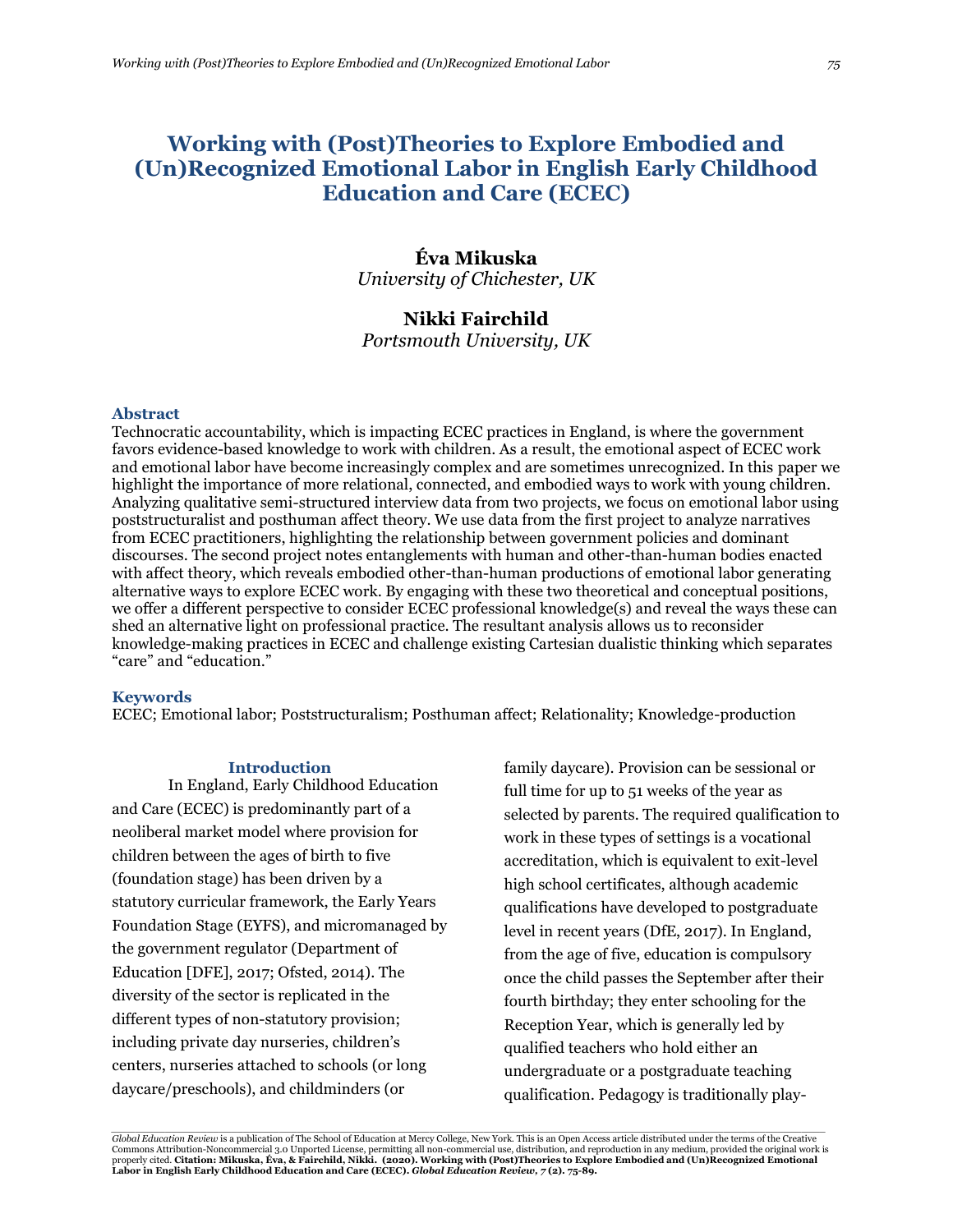based, where ECEC practitioners blend childdirected and adult-led learning both inside and outside the classroom (Wood, 2013). However, pedagogy becomes more adult-led as children are prepared to transition to more formal compulsory stages of education.

During the 1990s, ECEC was subject to market-led models of education that resulted in the expansion of the sector, increased government investment, and introduction of an ECEC curriculum (Lloyd & Penn, 2013). The influx of public money saw the need to demonstrate "quality improvements" and "value for money" (Fairchild, 2017). From 2010, successive government reforms have resulted in a curriculum-focused approach where children are regularly assessed against measurable milestones (DfE, 2017). Assessment strategies follow children into compulsory education where the Standard & Testing Agency (STA, 2019) of the Department for Education produced an assessment framework to provide an on-entry baseline assessment of attainment to measure what it details are the key features of a child's "school readiness." The proposed baseline framework has generated heated debates amongst professionals, academics, and researchers concerned over its suitability and efficacy (see Moss, 2019). These concerns include the worry that the play element of learning has been side-lined in policy, despite arguments that "learning not only can, but clearly does occur during play" (Nitecki & Wasmuth, 2017, p. 2).

The focus on getting children "school ready" has become a key government priority (DfE, 2017). The conceptualization of "school readiness" was framed by ideas that young children must be ready to conform to the specific demands of a defined school routine and curriculum, rather than as a process of cocreating learning spaces and activities, and building relationships (Ofsted, 2014). At the

same time, ECEC provision and the workforce have been judged against the government regulator's measures of "quality" (Ofsted, 2014), which has been determined by the narrow definition of "school readiness" and specific measures of child outcomes at developmental stages (Moss, 2017).

It has been argued that ECEC practitioners' emotional investment in day-today practices has been taken for granted due to the highly feminized nature of the industry (Osgood, 2012). The Cartesian dualistic split between the "body" and "mind," coupled with the view that young children have simple development needs (Moss, 2017), have contributed to the perception that ECEC work is gendered, low skilled, and low paid (Osgood, 2012). For these reasons, the continuity of the conceptual division between "care" and "education" for 0-3 and 3- to 5-year-old children remains high on the policy agenda (Moss, 2017, 2019). This division has been reinforced with statutory assessment points at age 2 and the end of the foundation stage (DfE, 2017) which further separates the "care" aspect of ECEC practice.

In this paper, we argue that in achieving the government goal of school readiness and accountability for a child's progress against the EYFS development goals, there is a possibility that the emotional aspects of ECEC practice, such as emotional labor, can become unrecognized (see Bradbury & Roberts-Holmes, 2018). Employing data from two qualitative projects, interpreted through poststructuralism and posthuman affect theory, we seek to explore and understand how the emotional aspects of ECEC practice can reveal relational, connected, and embodied ways to understand what it means to work with young children. We aim to contribute to the argument of wider definitions of "knowledges," where Campbell-Barr (2019) argues for the "plurality of specialized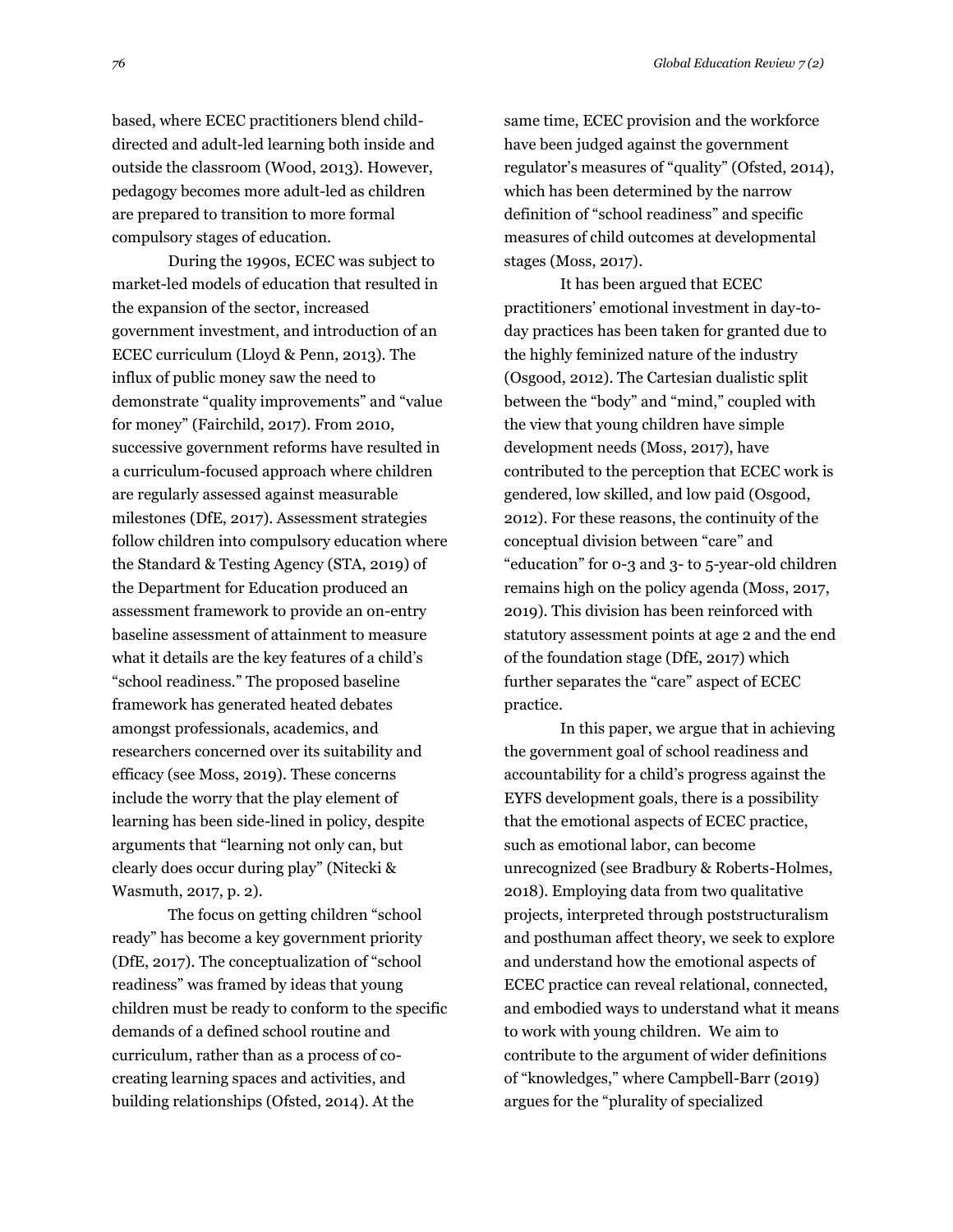professional knowledge for ECEC" (p.134) that not only opens up multiple ways of knowing, but also a consideration of the different ways of knowing and how these might be articulated (Campbell-Barr, 2017).

#### **Review of the Literature**

Technocratic accountability is based on the application of evidence-based knowledge to work with children (Georgeson & Campbell-Barr, 2015), which may result in the reproduction of school readiness, measurable outcomes, and quality improvements via more adult-led teaching practices (Moss, 2017; 2019). In this sense, the emotional aspect of ECEC work is not—and cannot— be captured. Boler (1999) questioned why professional and scholarly disciplines "erase, denigrate, and devalue emotions" (p. xviii), as this can impact wider perceptions of caring work and reinforce dualistic splits. Hochschild's (1983) influential work, *The Managed Heart, Commercialization of Human Feeling*, was the first to address the idea that work is not solely divided between dualisms of mind and body, but may also incorporate significant emotional entanglement. Such work entails learning to manage one's own feelings in order to evoke particular feelings in other people. She argued that, in human life, emotionality is an important function that contributes to successful relationships in which emotional labor is "sold" and taken for granted within the labor market (Hochschild, 1983).

Hochschild's (1983) ideas have generated debates about emotional labor, especially in work related to care. Existing discussions in ECEC surrounding emotional labor have focused on the management and expression of emotions (Campbell-Barr et al., 2015; Van Laere et al., 2014) and caring work (Bolton, 2004; Page, 2018; Taggart, 2011). For example, Elfer (2008) discussed emotional labor in the context of the ECEC, stating the following: Nursery staff spoke of minimising possible feelings of exclusion, guilt or envy in parents by careful control of information given to them about their child's day. Staff were required to smile and look cheerful when parents were being showed around. There was also the labor managing emotions evoked by parents, sometimes nursery staff being idealised as "loving children and having endless patience" when this is far from the subjective reality (p. 365).

There have also been links to practitioner training where Colley's (2006) study showed that emotional labor was taught in terms of how to evoke calmness and happiness, and supress negative emotions in order to provide quality care for children in the nursery. She argued that emotional labor carried costs for the ECEC practitioner as it is "controlled and exploited for profit by employers" (p. 15). Vincent and Braun (2013) argued that expectations for emotional engagement, regulation, and containment should form part of the training for current and future ECEC practitioners. Official recognition of emotional labor has currently been subsumed into English curricular policy as the "key person" approach, where a practitioner's role is to promote an attachment with the children in their care (DfE, 2017). Furthermore, in literature the emotional aspects of practice have been reflected in the expectations for practitioners to build caring—even loving—relationships with young children (Davis & Degotardi, 2015; Elfer, 2012; Langford et al., 2017; Taggart, 2011). Emotional labor has been explored as a way to understand and question the lived nature of emotional work. Indeed, the concept of professional love has been developed to legitimize the ways in which ECEC practitioners "love" as part of their role (Andrew, 2015; Aslanian, 2015; Page, 2018) which emphasizes the possible effect that emotional labor may have on ECEC practitioners.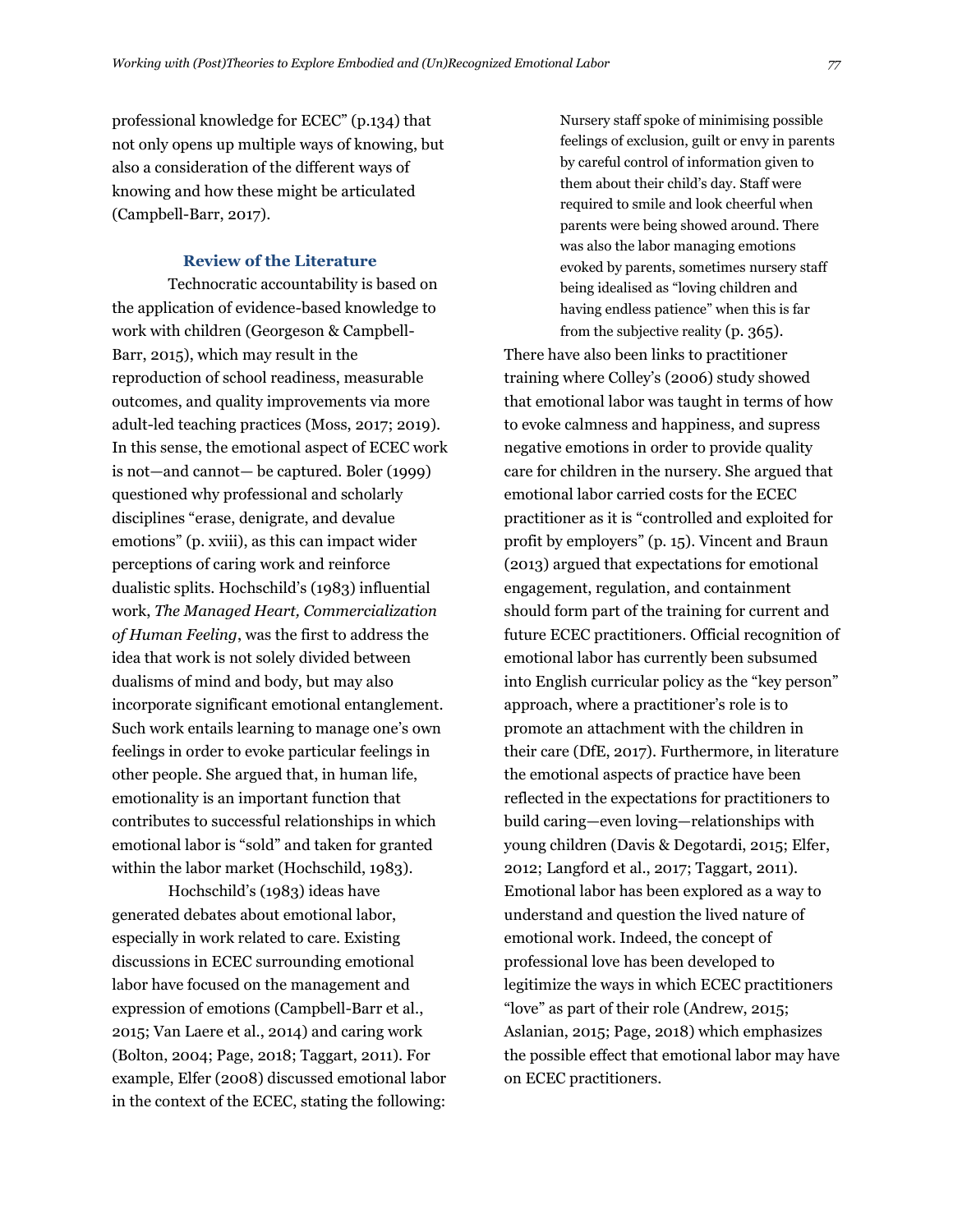However, Dahlberg et al. (2007) stated that portraying nurseries as a place of emotional closeness where emotional labor is seen as an "intimacy" is faux, and this portrayal can misleadingly combine the public and private spheres of life. They further argued that the nursery should not be seen as "home-fromhome" nor should the ECEC practitioner be seen and regarded as "substitute mother." They strongly argued that the benefit of attending a nursery is that it offers "something different but quite complementary, so the child gets the best of two (home and nursery) environments" (Dahlberg et al., 2007, p. 45). They also emphasized the independence of the child by stating that the "young child is born equipped to learn and does not ask for permission to start learning. In fact, the young child risks impoverishment at the hands of adults, and rather than "development, the loss of capabilities over time." (Dahlberg et al., 2007, p. 48). Here Dahlberg et al. (2007) see the agentic child as a co-constructer of knowledge, identity, and culture, competent and rich in potential, and the ECEC practitioner's role is to complement the child's experiences. However, the ways in which the ECEC practitioner follows and invests their own knowledge, experience, and skills to address a less "competent" child can be seen as a source of challenge. This is because some children do not meet the demands imposed by adults, therefore it can be argued that emotional labor is taken for granted to address the "challenges" that might arise where a diverse range of children attend ECEC

There have been wider debates that indicate emotional labor is not openly discussed in the field of education more generally. For example, it was argued that in teaching and learning practices, teachers' emotional investment to their professional work was overlooked (Mikuska & Lyndon, 2018). In ECEC,

provision (Moss, 2017).

acknowledging emotional labor can be just as difficult as it may undermine the process of the professionalization of the workforce (Tan, 2014), which, despite government investment in a range of qualifications, is still perceived as a deficit (Osgood, 2012). Canella (1997) stated that ECEC work is linked to emotional labor in the context of the skills mothers "naturally" have, therefore, professionals needed emotional awareness of both themselves and others to be able to effectively engage work related to care (Ruch, 2012). The potential expectation for emotional labor as part of the ECEC practitioner's role can conflict with other internalized moral and social expectations of gendered caring work (Syed, 2008), and can impact the ways in which the practitioners view themselves and their practice (Payne, 2009). The challenge for ECEC practitioners remains to find ways of moving beyond deficit perceptions of ECEC as emotionally gendered and "natural" for women (O'Brien, 2007, 2008). Taggart (2011) argued that "…taking control of the professionalisation agenda therefore requires practitioners to demonstrate a critical understanding of their practice as emotional work" (p. 85).

Hochschild (1983) warned that social status, class, and gender differently distribute the way in which emotional labor is managed, where women in particular are required to do more of the emotional labor type of work than men. Furthermore, Bolton (2004) debated that the commodification of emotional labor made it a challenge to resist or subvert the need for emotional labor that is often unrecognized. Wider dichotomies of care/education, skills/emotions and gendered work have been problematized by Lenz Taguchi (2007), who argued that power relations promote academic knowledge (predominantly theoretical and masculine) as more highly valued than (motherly feminine) nursery practices. This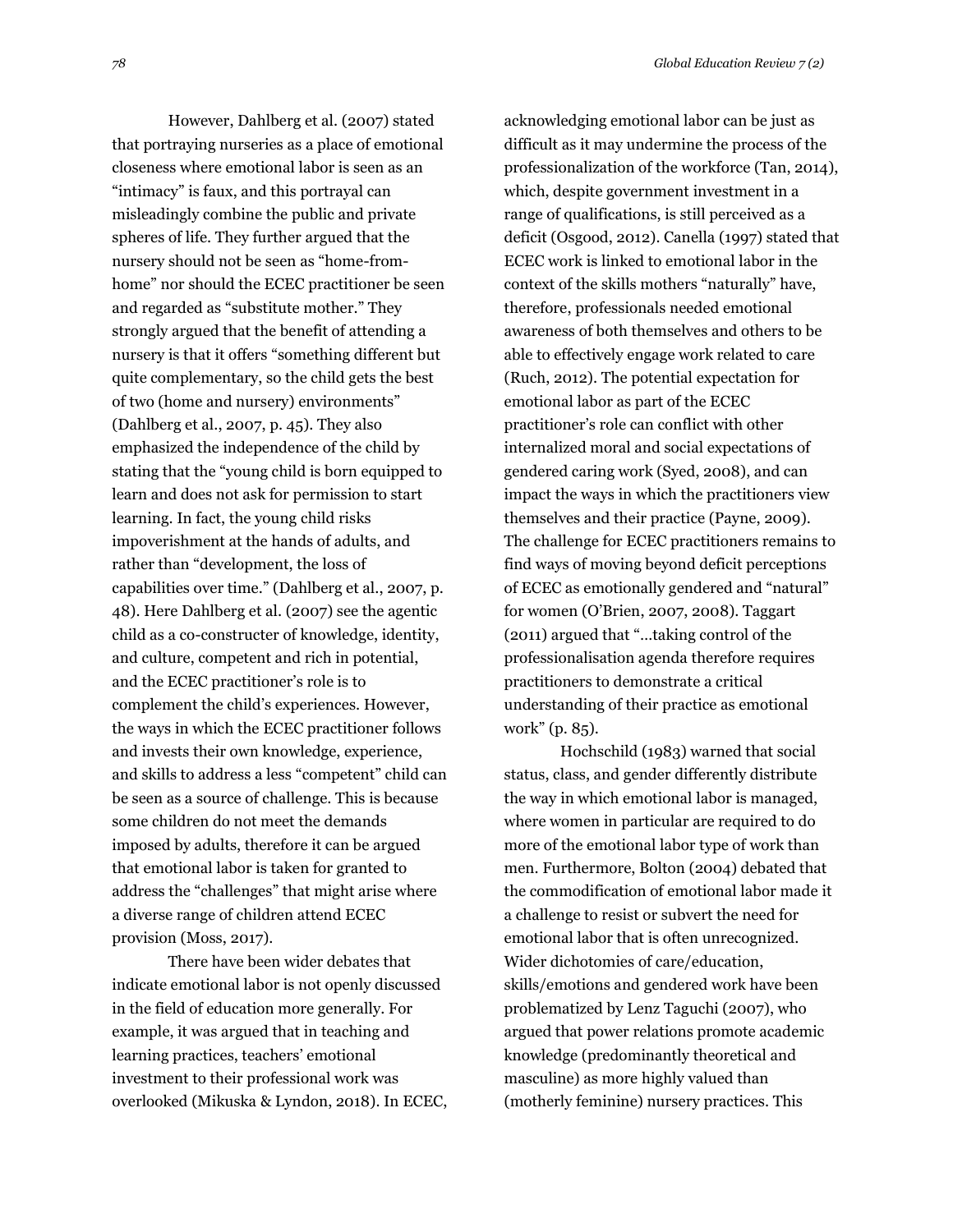gendered dualism forms the basis of the skills debate in service and care work where men are generally employed in more managerial or technical roles than women (Nixon, 2009).

Therefore, it can be argued that debates on emotional labor in ECEC are nuanced and complex due to the additional development of the organizational requirements of work in settings where both care and education are key components. However, policies that measure children's outcomes devalue "the labor of love, care, and solidarity" (Apple, 2013, p. 16) that underpins the ECEC practitioner's role. The conceptual division between "education" and "care" remains a concern as it drives the ECEC practitioner in a particular direction, one that needs to ensure that "no aspect of the child must be left uneducated: education touches spirit, soul, motivation, wishes, desires, dispositions and attitudes" (Fendler, 2001, p. 121). This can result in ECEC practitioners' well-being and their emotional investment being disregarded due to government visions for accountability and a future society that creates the child as a selfgoverning subject (Dahlberg et al., 2007).

#### **Methodological Approach**

To investigate the notion of emotional labor and the emotional investment of ECEC practitioners, we draw on qualitative data from two projects. Both projects investigated the professional practice of ECEC practitioners in England and aimed to recognize the wide range of skills and knowledge(s) that their job may require. The first project involved 42 semistructured interviews with ECEC practitioners including childminders. Analysis of this project provided the foundation to the second, whereby the first project sets the scene on "dominant narratives" of ECEC practitioners with the particular focus on the emotional aspects of their role.

The second set of data was based on 10 semi-structured interviews with a similar range of ECEC practitioners. Working with posthumanist theorizations reveal a different view of human emotions within the social and material world and engages with the material (other-than-human) to reveal more-than-human relations (Coole & Frost, 2010). This offers a way to move beyond purely discursive articulations of "dominant narratives" where "different conditions in which subjectivity can be revealed" (Benozzo & Gherardi, 2019, p. 4).

## **From a Poststructural Approach to Posthuman Affect** *Poststructural Approach to Data Collection and Analysis*

A poststructural approach does not have one fixed meaning, but explores the complex relationship between existing knowledge, "truth," and power, and the effects of these relationships on the individuals (MacNaughton, 2005). It helps to "bring assumptions and things taken for granted again into question, to shake habits, ways of acting and thinking, to dispel the familiarity of the accepted, to take the measure of rules and institutions" (Gordon, 2000, p. xxxiv). It also troubles the binary categories such as male/female, adult/child, rational/irrational, making visible the constructive force of linguistic practices and dismantling their apparent certainty (Davies & Gannon, 2011). This approach claims that personal and political knowledge is guided and based upon individual experiences. Weedon's (1997) work offered a contextualization of exploring experiences using poststructural theory; he stated the following:

> Experience has no inherent essential meaning. It may be given meaning in language through a range of discursive systems of meaning which are often contradictory and constitute conflicting versions of social reality, which in turn serve conflicting interests (p. 33).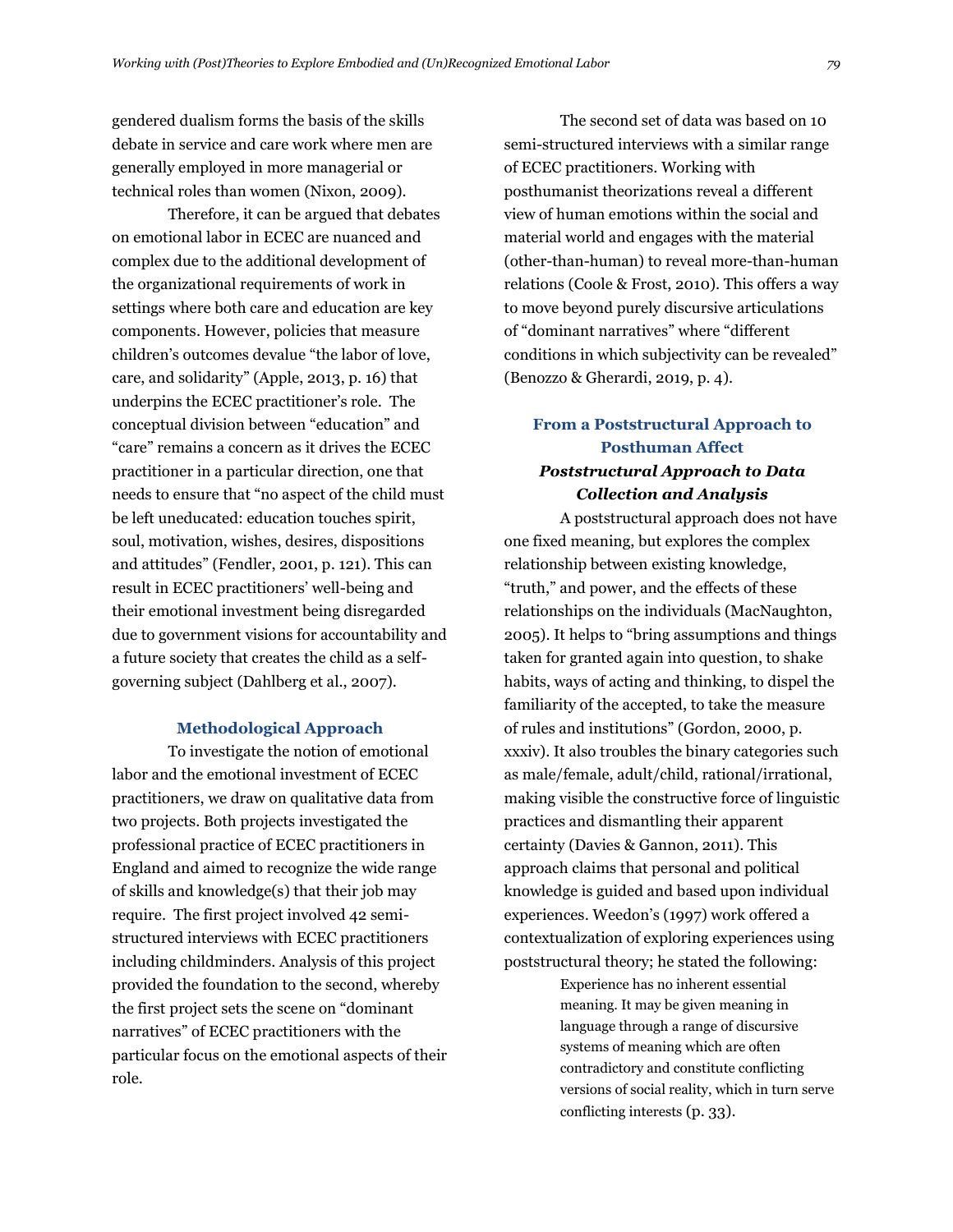Social reality is thus formed through individuals' experiences, and locations, in discursive structures which make it impossible to produce one consistent and absolute "truth" (Foucault, 1980). Since this paper reports on the experiences of ECEC practitioners that are formulated through their gendered and caring experiences, and on the ways these ECEC practitioners understand their practice, there is no absolute objective "truth". Instead, "truths" are discourses accepted by society as meaningful. Our positioning in this paper is not concerned with identifying an authentic "truth" but to highlight, through lived experiences, the complexities of ECEC practices.

#### *Posthuman Affect*

Building on poststructural philosophies, a posthuman oeuvre questions the taken-forgranted primacy of the human and their relationship in the world. Taylor and Gannon (2018) note that this approach requires the human to be decentered and given the same status as other-than-humans. This produces a shift from discrete subjects/objects to reveal corelational constellations of assemblages where connections between bodies produce the flows, forces, and intensities through which "life" is materialized (Fairchild, 2019). One of the concepts central to posthuman thinking is that of affect. However, defining affect can be problematic as there are multiple theoretical perspectives and positions (Slaby & Mühlhoff, 2019). In this paper we employ affect to explore how bodies become modified as they come into contact with, and connect to, each other (Gregg & Seigworth, 2010; Massumi, 2015).

Affect has been conceptualized as intersubjective and pre-personal (Massumi, 2015) and can "influence how we live, interact and work" (Pullen et al., 2017, p. 109). However, affect and emotion are co-constitutive, in as much as emotions can be produced as part of the modification of connecting bodies; emotions are episodic "realisations of affect" (Von Scheve & Slaby, 2019, p. 46). Although employing terms such as emotion may appear "too reliant on unspecified social and cultural assumptions about what specific terms mean and do" (Anderson, 2014, p. 11) emotions can be an expression of the capture of affect (Massumi, 2002). By acknowledging fluidity, affect becomes political as bodily transformations unfold where the politics of collective transformation are more than individual human identity politics; they are politics of bodily transformations (Massumi, 2015).

### **Poststructural Approach - First Set of Data Findings**

This section reports on the "dominant narratives" of ECEC practitioners that emerged from the 42 semi-structured interviews. The individual stories were thematically grouped for analysis to determine which stories were constructed by which participants and to consider the question "[W]hy this story here and now?" (Bamberg, 2016, p. 1294). The investment of the emotional human capital to produce a high-quality professional service was referred to by all participants. The emotional element appeared as part of the "soft skills" (care, love) in feminized work, along with passion for the job ECEC practitioners do. It is therefore vital to recognize emotional labor when professionalization in ECEC is debated.

Two dominant themes emerged from data, both addressing practitioners' emotional investments: One, the emotional cost of leaving a child in the care of others, resulting in ECEC practitioners dealing with parents (mainly mothers) emotionality; and two, the connection with some aspects of the ECEC practitioners' (emotional) job, which often goes unrecognized.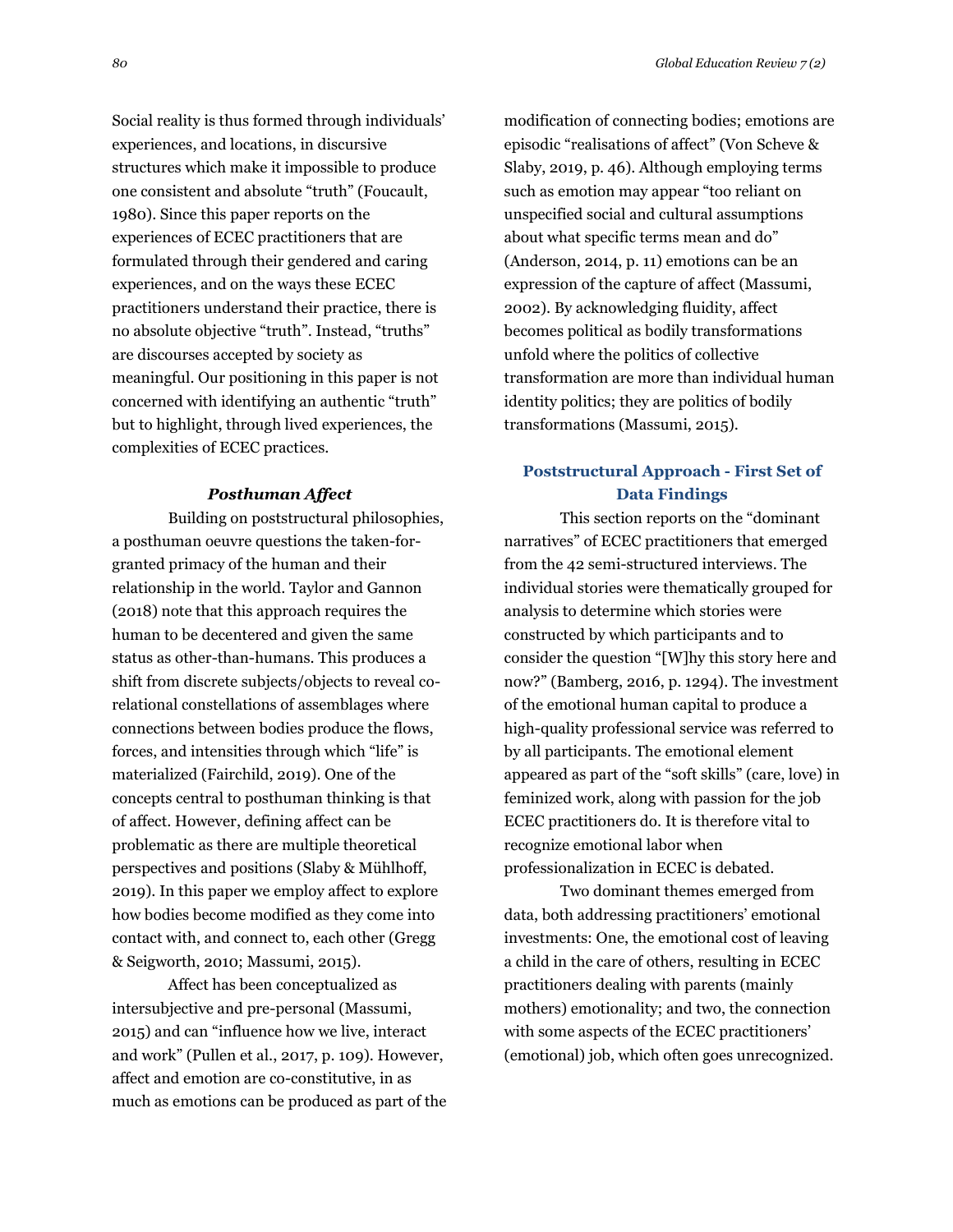## *Emotional Cost of Leaving a Child in the Care of Others*

*…sometimes we need to support the parents during settling in period not the child (Hannah)*

*The child is fine, settled well, but her mum is just so anxious. I know, it is natural for a mum to worry, but sometimes it is just too much (Lottie)*

*I know that those mums who had to go to work and who leave their children for the first time on Tuesday afternoon are quietly suffering, I can really relate to their feelings, feelings of pain and guilt…(Charlotte)*

These examples were just a few that demonstrated the emotional cost of parents leaving their child(ren) in the nursery. The support ECEC practitioners offered parents was considered an important part of their role as parents needed to be reassured that their child(ren) were in "good" quality care. These examples show that emotionally engaged work requires emotional labor as part of the recognition of skilled work (Payne, 2009), as ECEC practitioners perform complex roles that involved balancing parents' anxiety with providing high-quality care for their children. For example, Hannah, a deputy manager spoke about the emotional service she provided for some working mothers. She spoke at length about her personal experience as a working mother, describing how she felt leaving her own children in the care of others. She described her feelings "*like a kind of a grief when you hand over your child to someone else to look after her… it was the biggest hurdle I had to overcome*." This example shows the emotional cost mothers need to pay when leaving their own children in the nursery. Drawing on her own experience as a mother, her focus was on the support of other mothers in the nursery she

runs, who were in the same/similar situation as she was. This action emphasized a dominant discourse of the maternal embodiment in care work (Bolton, 2004) and reinforced the widely accepted binary of domestic roles between mothers/fathers or females/males. Mothers who are returning to work were engaged more than their children's father in organizing, planning, and finding appropriate care for their children (O'Brien, 2007, 2008).

*(Un)Recognized Emotional Labor You are attached to them personally and professionally. You do feel for them even when you go home especially when some of those children are on the child protection register and stuff. I do feel for them, when I go home, I do worry about them in my head (Trudie)* 

*When I finished my degree, I was so passionate to change things in the nursery. But my manager didn't like that, so I had no choice but to leave (Barbara)*

*I am still teased by my male friends. They don't really understand why I chose to work in the nursery. For example, when we go to the pub, they would buy me a half pint or say things like you cannot drink more than a pint. They just think that I play with babies all day… (Rocky)*

All these accounts show that ECEC work is not solely divided between dualisms of the mind and body, but also incorporates a significant amount of unrecognized emotional work. Hochschild (1983), Bolton (2004), and Taggart (2011) all argued for emotionality to be recognized, as emotional labor is an important part of care work contributing to high-quality services. Like Trudie, the feel of worry, care, and attachment does not end at work, it continues in a domestic sphere which goes unrecognized.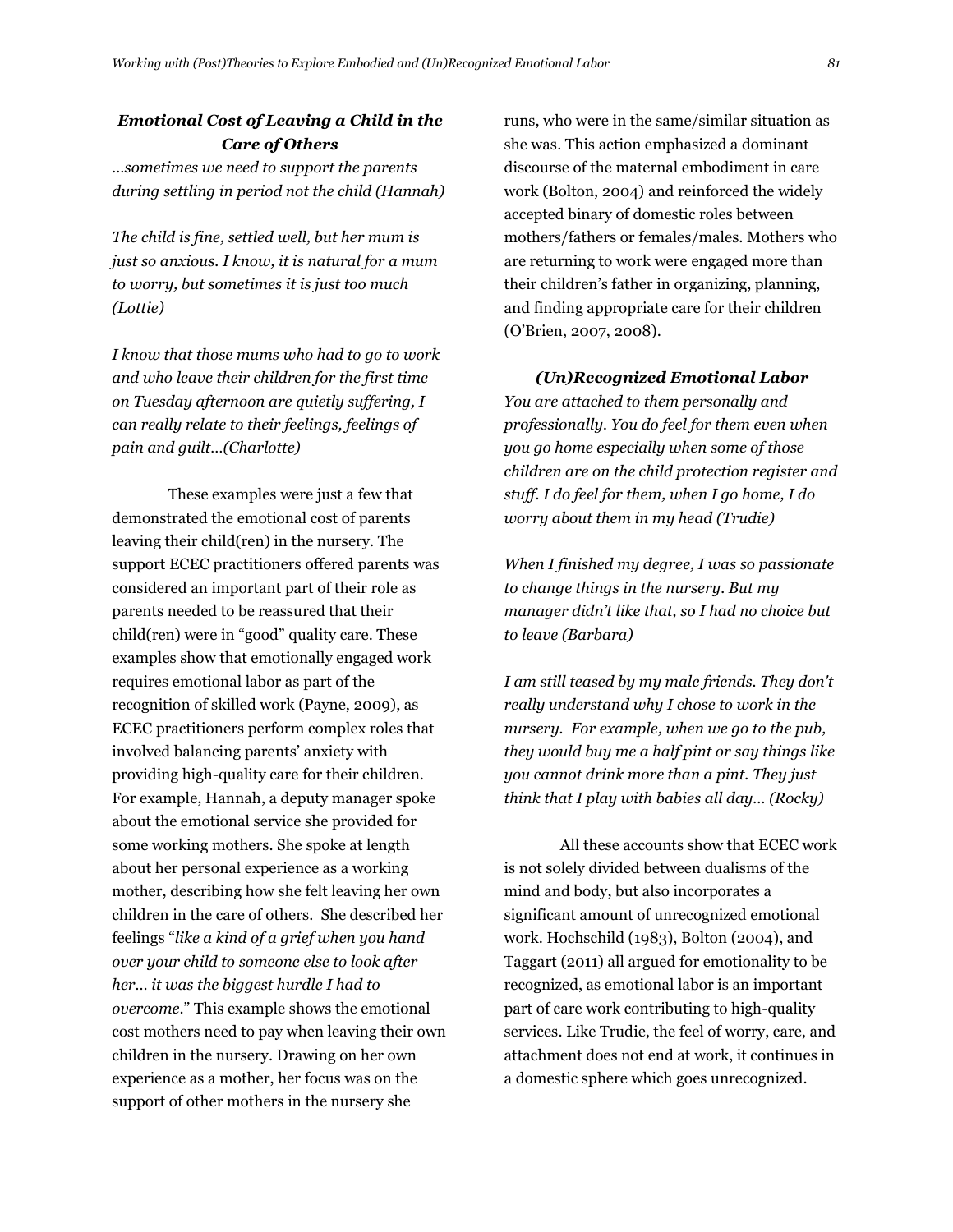Barbara confirms what Tan (2014) states, that qualifications increase human capital through knowledge and skills. With an aspiration to hold a higher professional qualification, a positive impact on the ECEC staff and services can be produced. This is part of the ECEC professionalization process that reverberates with what many interviewees argued, that professionalism has always been linked to developing knowledge. Barbara's selfreflection indicates that the reason for studying was to implement changes in her setting to ensure better outcomes for children. However, this was stopped by her manager, which resulted in her changing her job. Feeling undervalued or not recognized, despite finishing a degree, is another form of unrecognized emotional labor that ECEC practitioners face, which can result in changing jobs.

Rocky's story showed the gender division of labor in the nursery. The normative conceptions of appropriate behavior for males and females, in this case, can be seen as a deviation from the expected behavior for males, because he was doing ECEC work that had been described as "play[ing] with babies all day." In Western society, those individuals who do not act according to the dominant requirements of gender, or do not perform within the socially accepted domain of masculinity or femininity, may risk marginalization (Canella, 1997). For Rocky, this marginalization takes place through his friends, who are questioning his masculinity; but Rocky was also a father, a husband, a friend, and a deputy manager. Therefore, he was constituted from multiple, and probably simultaneous identities according to his specific contexts driven by a certain time and place.

Unsettling the dominant discourse of masculinity, where Rocky was expected to "drink as a man" and to "do a man's job" can be achieved by moving away from the binary system of male/female but also by rejecting the

idea of the unitary identity. For example, Weedon, (1997) argues that this view permits a different understanding of gender, where examining the construction of gender takes place through cultural discourses in which gender is made. This also suggests that by teasing Rocky for not doing a "man's job," ECEC work was seen by his friends for females only. While such relations are (re)constructed, renegotiated, or resisted for Rocky, for female ECEC practitioners the negotiation sits within "juggling work/home commitment" where 13 of the 42 participants mentioned this as an issue. For Rocky, in order to feel valued and confident in what he does for living, considerable amount of self-regulation and emotional labor needed to be invested; this kind of emotional labor goes unrecognized.

### **Affective Data Materializations – Second Set of Data Findings**

The data explored in this section of the paper was generated as part of a Sociological Review Kickstart Grant funded project "Unsettling Early Childhood Education and Care (ECEC) classrooms: Ecological relations, professionals, and more-than-human subjectivities." Data was collected using a range of methods including semi-structured interviews, non-participant observations, and image elicitation. In this section, we focus on seemingly mundane data fragments which emerged during the 10 semi-structured interviews. The aim was to move beyond discursive constructions of dominant narratives to consider how affective bodies and emotions were entangled in material moments from the interviews. The interview transcripts were subject to close reading whereby we were drawn to data that we felt articulated affective moments of emotional labor. Whilst we could have considered an inductive or thematic analysis of this account, we were conscious of some of the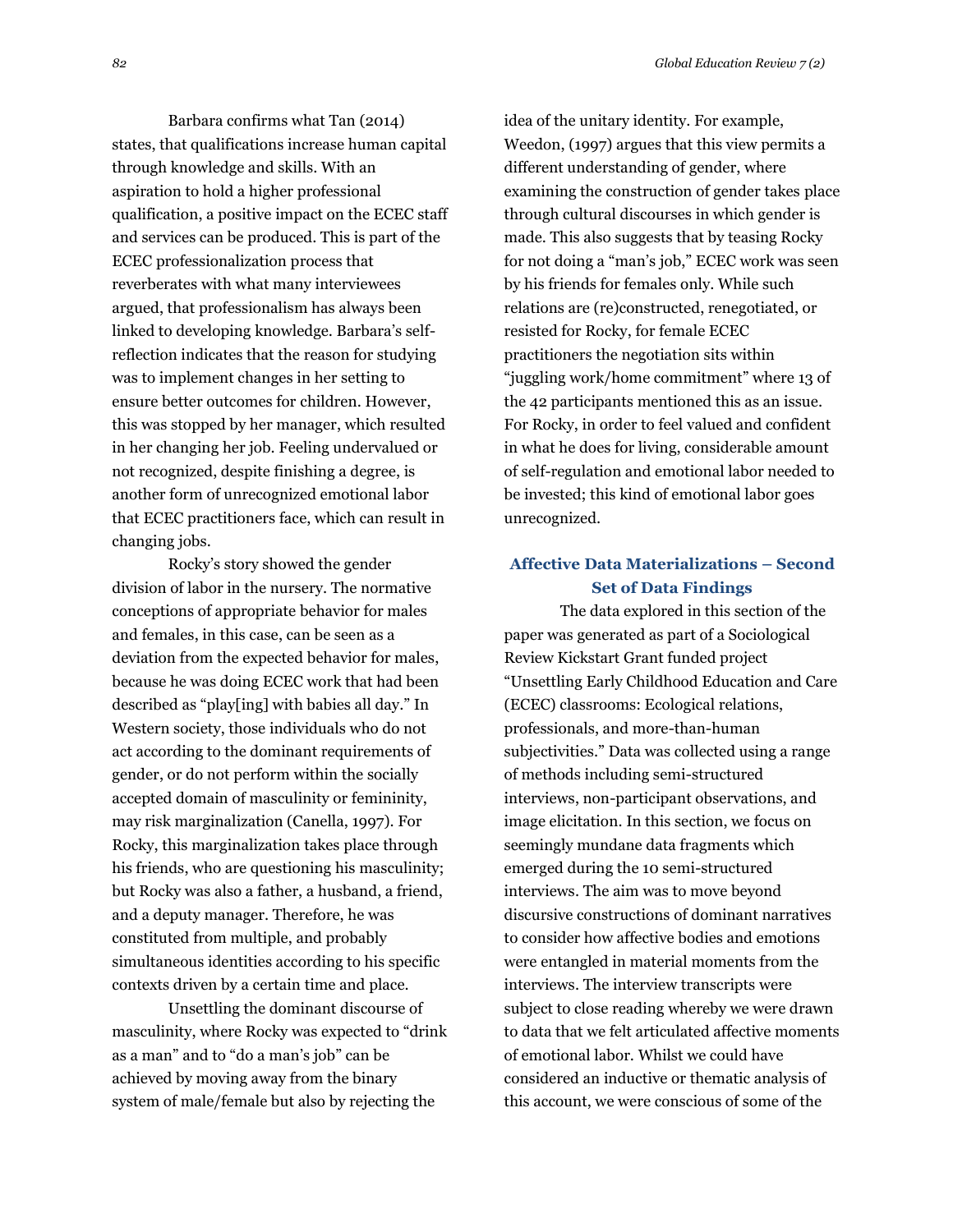materialist critiques of representation that can arrest debate and thinking as it "claims to represent truth or morality" (MacLure, 2015, p. 102). We turn to Taylor (2013) who encourages researchers to focus on the small and mundane happenings to "pay attention to what we don't normally see, to what is excluded" (p. 629).

### *"Thank you" Card*

This first excerpt is from Jane, who works in a medium sized private nursery that could cater for up to 50 children per day ranging between the ages of birth to five. She discussed a "thank you" card she received from parents of children she had looked after in her setting:

*This [the card]…was from a family that I've had all three of their boys, and they love it. Do you know what? Parents love it. They all come because of our garden, and they all tell us, "We've come here because of the garden." Families like that, they love coming back and going "You're still here!" and as much as that's lovely, so they like to be able to see the staff…If you strengthen all of that up, the rest naturally follows. And that is our core ethos I guess, and it's natural, and it's home from home and it's comfortable and everyone is, it sounds like we're all happy and have big cuddles all the time but generally the staff love the children and it's all professional love and we're not ones that, our children do get kissed and they do get cuddled and it's very affectionate because we have a lot of full-timers, they're in 45 hours a week… I don't know, I just, when I look at our children…they always develop to* their *standards, it's all about potential for* them *and how we can develop* them*, and we are very "school readiness" but it's not, we stick with the primary areas, we try and, yes they do learn maths, yes they do learn English, they do all of that but we make happy, confident children that will talk to anybody and they're not afraid of* 

*people and they're very sociable children, we're very much concentrated on the primary areas of the Early Years Foundation Stage guidance.*

The "thank you" card materializes emotions from a range of different perspectives—those of the parents— their love for the setting, the resources, and the way the environment is set up, and the perspectives of the ECEC practitioners. A "key person" was incorporated into the EYFS as both a figure for children's transitions and attachments and for supporting learning and development (DfE, 2017). This dual focus acknowledged the influence of the education/care binary; however, the above excerpt is primarily focused on love and the potential for emotional labor, where ECEC practitioners support parents. In this instance emotions are not erased but the "thank you" card becomes a conduit to make visible some of the unrecognized aspects of emotional labor. This raises an important issue for the perception of the importance of emotions and the management of these alongside being a professional practitioner (Elfer, 2008; Osgood, 2012; Taggart, 2011; Van Laere et al., 2014).

However, the debates concerning commodification and academic knowledge (Lenz Taguchi, 2007) are part of the discussions. Jane specifically mentions "professional love" (Page, 2018), which reveals the manifestations of the education/care/love debates (Campbell-Barr et al., 2015; Langford, 2019) and replicating the split between professional/personal and mind/ body. This is also exemplified as the discursive nature of school readiness in the EYFS (DfE, 2017). Tensions between education and care (Apple, 2013; Fendler, 2001) are highlighted further when Jane considered how the social development of the children is just as important as their cognitive development.

In this excerpt, affect flows through the "thank you" card and connects to ECEC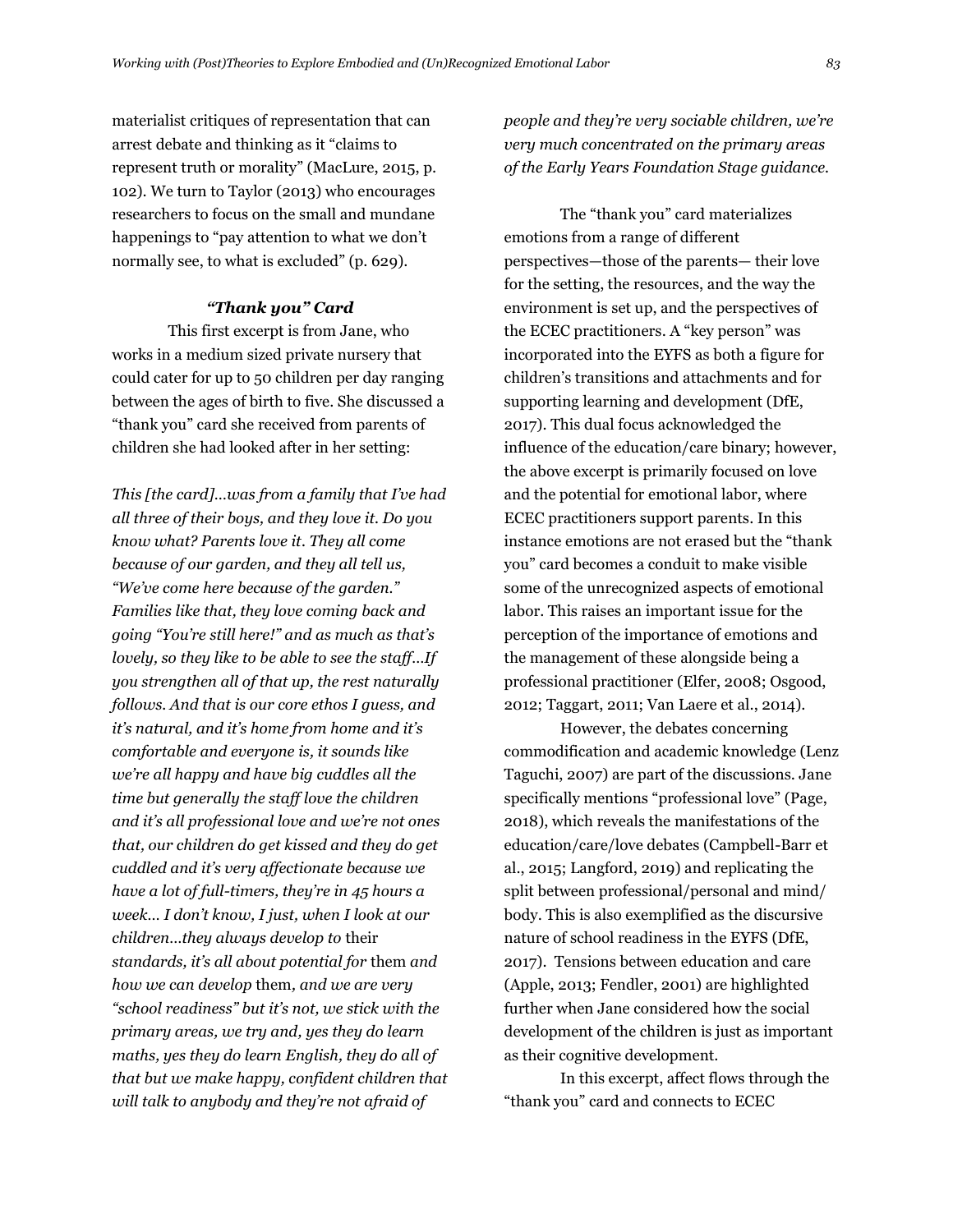practitioners, parents, children, and the EYFS curricular outcomes. These flows are produced as the private and professional aspects of Jane's work life are revealed (Pullen et al., 2017) where the card was addressed to her personally but made links to her role as an ECEC practitioner. This then influenced how she spoke about her and her colleagues' roles and the ways in which (professional) love is an emotional outcome of the affective relationships (Von Scheve & Slaby, 2019). In this excerpt, Jane does not recognize that the emotions felt are erased in her connections with parents, children, and policy; if anything, they are magnified. However, she does start to acknowledge that they may be unrecognized in policy when she links to school readiness. There is also a sense these emotions are reclaimed throughout the excerpt as affective connections that modify the way she perceives the need for education and care to be intrinsically linked (Massumi, 2002, 2015).

#### *Stones and Circle Time*

This second excerpt is from Christine who was based in a farm setting which took children between 2 years and 5 years old. The children spent most of their time outdoors and could access the whole farm, along with specific areas for them to play and learn with the ECEC practitioners. Below is a discussion on a stone and how it helped to facilitate a circle time engagement:

*We had a child with additional needs so the little boy was adopted with his siblings and had had quite a traumatic upbringing and boundaries were not in place and actually…his emotional state could leave him very frustrated, so circle time then was an opportunity to be able to talk about keeping ourselves safe on the farm and building up a trusted relationship…so it had its place…I had a stone, so just a stone, that was found outside and it was painted red* 

*and it had a few dots on it…and it was my magic stone and it was always kept in my pocket…it was a magic stone and when we held it we were allowed to talk and everybody else would listen to us because what we have to say was really important, but to be able to listen to the other person we needed to have our stone and have our space first so the stone, had a purpose and the activity had a purpose and we would have to do that before we moved onto a different space on the farm...*

Rautio (2013) considers the power and affective nature of stones for young children. She argues autotelic practices, where the stone is placed in a pocket for no other reason than it produces a feeling, highlights that with the "fleetingness and aimlessness of autotelic practices, we would have to let go of our insistence on long-term accountability, evaluation and controlling of learning outcomes" (Rautio, 2013, p. 403). The bodily connections between the emotions of the boy and the need to self-regulate, which are part of the prime areas of learning in the EYFS (DfE, 2017), are palpable. Christine maintained a very child-led, play-based pedagogy (Wood, 2013) in the farm setting and her professional identity was dependant on the way she resisted aspects of the school readiness agenda (Osgood, 2012). In this excerpt, the stone becomes a vibrant affective intensity which modified practice, emotions, and social expectations in the setting.

Christine has a strong sense of emotional awareness for the needs of the boy and the other children in the setting (Ruch, 2012). This shows in the way she employs her own emotional management to connect with the boy and to ensure his peers also made that connection (Davis & Degotardi, 2015; Langford et al., 2017; Taggart, 2011). The stone and its autotelic nature make further connections to the school readiness agenda in the EYFS (DfE,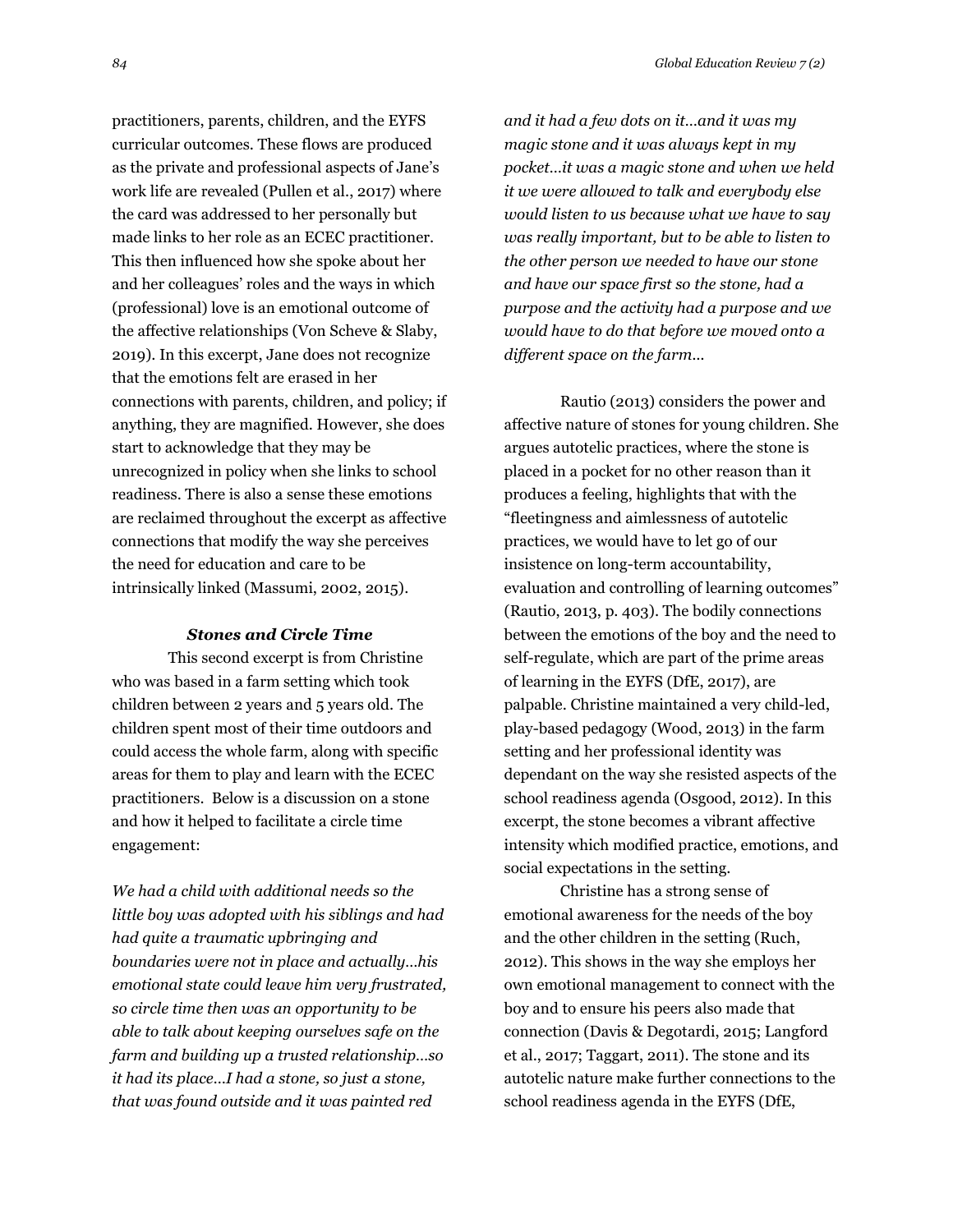2017), which asks for activities to become more adult directed so that children are ready to transition to compulsory education. However, the affective nature of the stone transforms the circle time from a school readiness activity to a means to connect with magic, emotions, and the farm environment supporting both the staff and children.

In this excerpt, Christine's emotional labor becomes visible and is materialized by the stone that drives the activity she had planned. The EYFS, as a curricular body, becomes stretched and deformed as school readiness becomes re-centered on the way emotions are produced in everyday occurrences (Von Scheve & Slaby, 2019). It may be that the ethos of the farm setting was affective in the ways that childled learning was of paramount importance. The stone and Christine's body embraced the emotionality and emotional labor of the circletime activity and of the children who participated. This re-claiming of emotions and school readiness affects a movement of emotional labor beyond the deficit discourses of low professional status and value of practitioners, to a generative and expansive view of emotions and emotional labor as an intrinsic and recognizable part of practice expectations (Campbell-Barr et al., 2015; Elfer, 2012; Page, 2018; Taggart, 2011; Van Laere et al., 2014).

#### **Conclusions**

In this paper, we explored how emotional labor can be unrecognized in English government policy (DfE, 2017) which has been focussed on technocratic models of school readiness to frame professional practice. Research has noted the importance of acknowledging emotional labor as part of skilled professional work (see for example Elfer, 2012; Page, 2018; Taggart, 2011). However, the policy focus of school readiness reveals how practitioners' desires to "care" are in tension

with accountability requirements (Bradbury & Roberts-Holmes, 2018; Moss, 2017, 2019). The call for papers asked authors to challenge the mind/ body split which favors a particular type of ECEC practice. We have drawn on poststructuralism and posthuman affect theory to instantiate (1) how emotional labor becomes co-constituted and reinforced via dominant discourses, and (2) how paying attention to other-than-human bodies can reveal the affective nature of how emotional labor is materialized.

Our contribution in this paper allows us to reveal and recognize the multiple and plural ways of knowledge making practice in ECEC (Campbell-Barr, 2017, 2019) which take a more relational, connected, and embodied form. In the literature we explored the complexity and nuances of emotionality and emotional labor in ECEC practice, which is in tension with accountability practices which split "education" and "care." The first set of data sets up some of the dominant discourses of emotional entanglement and employed a poststructural approach. The analysis revealed that in many cases emotional labor is unrecognized in some of the debates that surround the person/private sphere of the ECEC practitioner. The second set of data considered the materialization of emotions which included connections to otherthan-human bodies articulating emotions as an affective intensity of emotional labor. These affective connections between human and otherthan-human bodies reveal the more-thanhuman aspect of emotional labor, which acts as a counterpoint for technocratic accountability.

We argue that new modes of thinking are needed to consider the multiple discursive and posthuman aspects of ECEC practice. Our paper offers one way to conceptualize ECEC work that moves beyond technocratic accountability practices that we hope will provide an alternative and different perception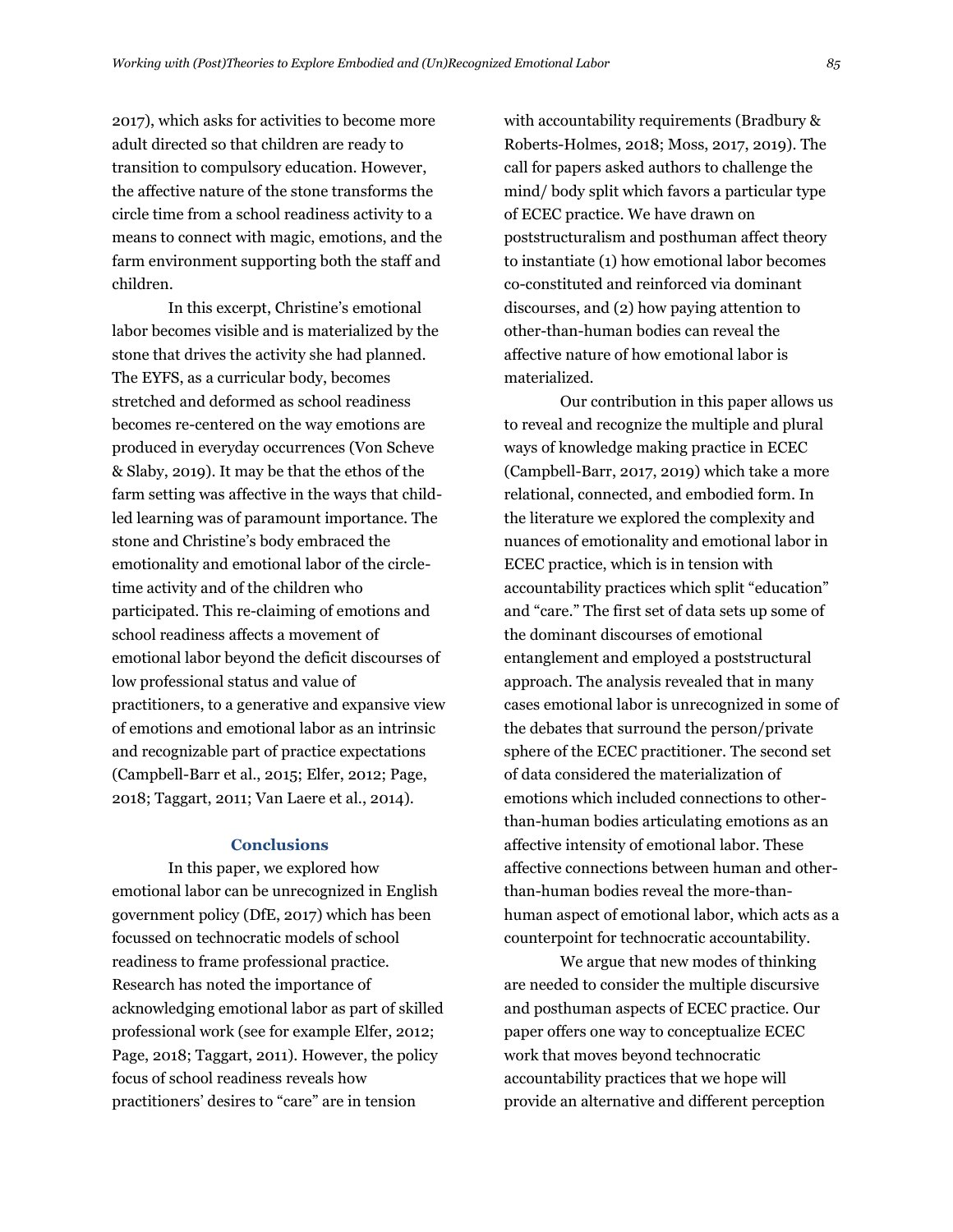on the realities of ECEC practice. Building on the current scholarship that surrounds emotionality and emotional labor, and working with the "post" theories is the way in which we articulate a call for attention to be paid to the emotional nature of practice. We hope the critical theorizations we offer in this paper will engage with wider dialogues and resonate with both ECEC practitioners and scholars alike.

#### **References**

Anderson, B. (2014). *Encountering affect: Capacities, apparatuses, conditions*. Abingdon: Ashgate Publishing.

Andrew, Y. (2015). What we feel and what we do: emotional capital in early childhood work. *Early Years*, 35(4), 351-365.

Apple, M. W. (2013). *Can education change society?* Abingdon: Routledge.

Aslanian, T. K. (2015). Getting behind discourses of love, care and maternalism in early childhood education. *Contemporary Issues in Early Childhood*, 16(2), 153-165.

Bamberg, M. (2016). Narrative. In Jensen, K. B. & Craig, T. R. (Eds.), *The International Encyclopaedia of Communication, Theory and Philosophy*  (pp.1288-1296). Chichester: Wiley & Sons.

Benozzo, A. & Gherardi, S. (2019). Working within the shadow: what do we do with "not-yet" data?, *Qualitative research in organizations and management: An international journal*, online,

<https://doi.org/10.1108/QROM-09-2018-1684>

Boler, M. (1999). *Feeling power: Emotions and education*. New York & London: Routledge.

Bolton, S. (2004). Conceptual confusions: Emotion work as skilled work. In C. Warhurst, I. Grugulis & E. Keep (Eds.), *The*

*skills that matter* (pp. 19–37). Basingstoke: Palgrave Macmillan.

Bradbury, A., & Roberts-Holmes, G. (2018). *The datafication of primary and early years education*. Abingdon: Routledge.

Campbell-Barr, V. (2017). The silencing of the knowledge-base in early childhood education and care professionalism. *International Journal of Early Years Education*, 26(1), 75-89.

Campbell-Barr, V. (2019). Professional knowledges for early childhood education and care. *Journal of Childhood Studies*, 44(1), 134- 146

Campbell-Barr, V., Georgeson, J. & Varga, A. N. (2015). Developing professional early childhood educators in England and Hungary: Where has all the love gone?. *European Education*, 47(4), 311–330.

Canella, G. (1997). *Deconstructing early childhood education: Social justice and revolution*. New York: Peter Lang.

Colley, H. (2006). Learning to labour with feeling: Class, gender and emotion in childcare education and training. *Contemporary Issues in Early Childhood*, 7(1), 15-29.

Coole, D. H. & Frost, S. (2010). Introducing new materialisms. In D. H. Coole & S. Frost (Eds.), *New materialisms. Ontology, agency and politics* (pp. 1-46). Durham & London: Duke University Press.

Davis, B. & Degotardi, S. (2015). Who cares? Infant educators' responses to professional discourses of care. *Early Child Development and Care*, 185(11-12), 1733-1747.

Davies, B. & Gannon, S. (2011) Feminism/Post-Structuralism. In Somekh, B. & Lewin, C. (Eds.), *Theory and Methods in Social Research* (pp. 312-319). London: Sage

Dahlberg, G., Moss, P. & Pence, A. (2007). *Beyond quality in early childhood education and care. Postmodern perspectives*, 2nd ed., London: Falmer Press.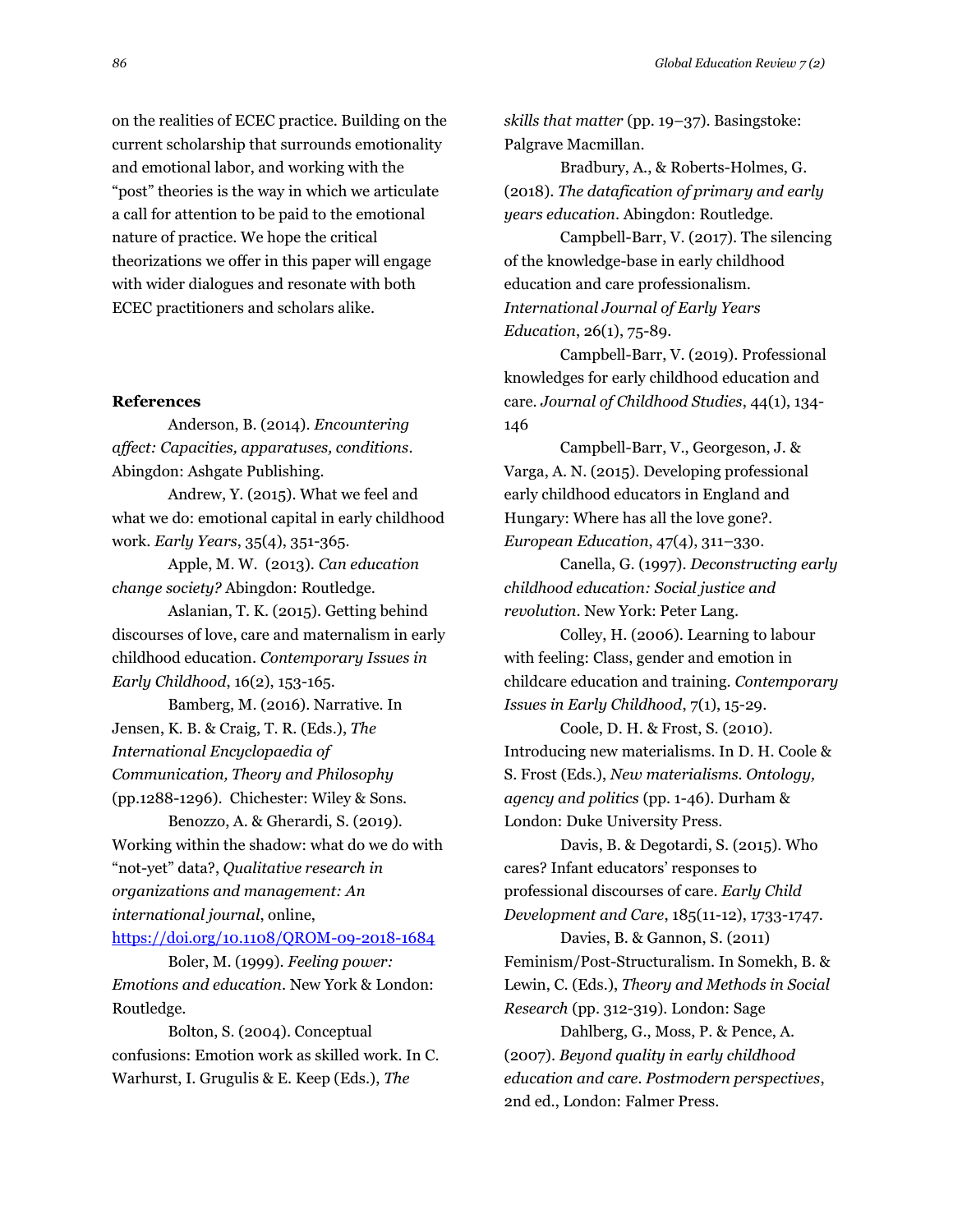Department for Education (DfE) (2017). *Statutory framework for the early years foundation stage: Setting the standards for learning, development and care for children from birth to five*. Cheshire: Department for Education.

Elfer, P. (2008). *Facilitating intimacy in the care of children under three attending full time nursery*. Unpublished doctoral dissertation, UK: University of East London.

Elfer, P. (2012). Emotion in nursery work: Work discussion as a model of critical professional reflection. *Early Years*, 32(2), 129– 141

Fairchild, N. (2017). *Earthworm disturbances – The reimagining of relations in early childhood education and care*. Unpublished PhD thesis, University of Southampton, UK.

Fairchild, N. (2019). The micro-politics of posthuman early years leadership assemblages: exploring more-than-human relationality. *Contemporary Issues in Early Childhood*, 20(1), 53–64

Fendler, L. (2001). Educating flexible souls: The construction of subjectivity through developmentality and interaction. In Hultqvist, K. & Dahlberg, G. (Eds.), *Governing the child in the new millennium* (pp. 119–142). New York, NY: Routledge.

Foucault, M. (1980). Edited and translated by Gordon, C. "Power/knowledge," *Selected interviews and other writings 1972-77*. New Jersey: Prentice Hall.

Georgeson, J. & Campbell-Barr, V. (2015). Attitudes and the early years workforce, *Early Years*, 35(4), 321-332.

Gregg, M. & Seigworth, G. J. (2010). *The affect theory reader*. Durham & London: Duke University Press.

Gordon, C. (2000). Introduction. In Faubion, J. D. (Ed.), *Michel Foucault: Power* (pp. xi–xli). New York: New Press.

Hochschild, A. R. (1983). *The managed heart. Commercialization of human feeling*. London: University of California Press.

Langford, R. (2019). Introduction. In R. Langford (Ed.), *Theorizing feminist ethics of care in early childhood practice. Possibilities and danger*, (pp. 1-15). London: Bloomsbury.

Langford, R., Richardson, B., Albanese, P., Bezanson, K., Prentice, S. & White, J. (2017). Caring about care: Reasserting care as integral to early childhood education and care practice, politics and policies in Canada. *Global Studies of Childhood*, 7(4), 311–322.

Lenz Taguchi, H. (2007). Deconstructing and transgressing the theory practice dichotomy in early childhood education. *Educational Philosophy and Theory*, 39(3). 275- 290.

Lloyd, E. & Penn, H. (Eds.) (2013). *Childcare markets – can they deliver and equitable service?* Bristol: Policy Press.

MacLure, M. (2015) The "new materialisms": A thorn in the flesh of critical qualitative inquiry. In G. S. Canella, M. S. Perez & P. A. Pasque (Eds.), *Critical Qualitative Inquiry: Foundations and Futures*, (pp. 93– 112). Walnut Creek CA: Left Coast Press.

MacNaughton, G. (2005). *Doing Foucault in Early Childhood Studies. Applying poststructural ideas*. London: Routledge.

Massumi, B. (2002). *Parables for the virtual: Movement, affect, sensation*. Durham and London: Duke University Press.

Massumi, B. (2015). *The politics of affect*. Cambridge: Polity Press.

Mikuska, É. & Lyndon, S. (2018). Embodied professional early childhood education and care teaching practices. In Leigh, J. (Ed.), *Conversations on Embodiment Across Higher Education: Teaching Practice and Research* (pp. 111-122). London: Routledge.

Moss, P. (2017). What place for "care" in early childhood policy? In L. Miller, C. Cameron,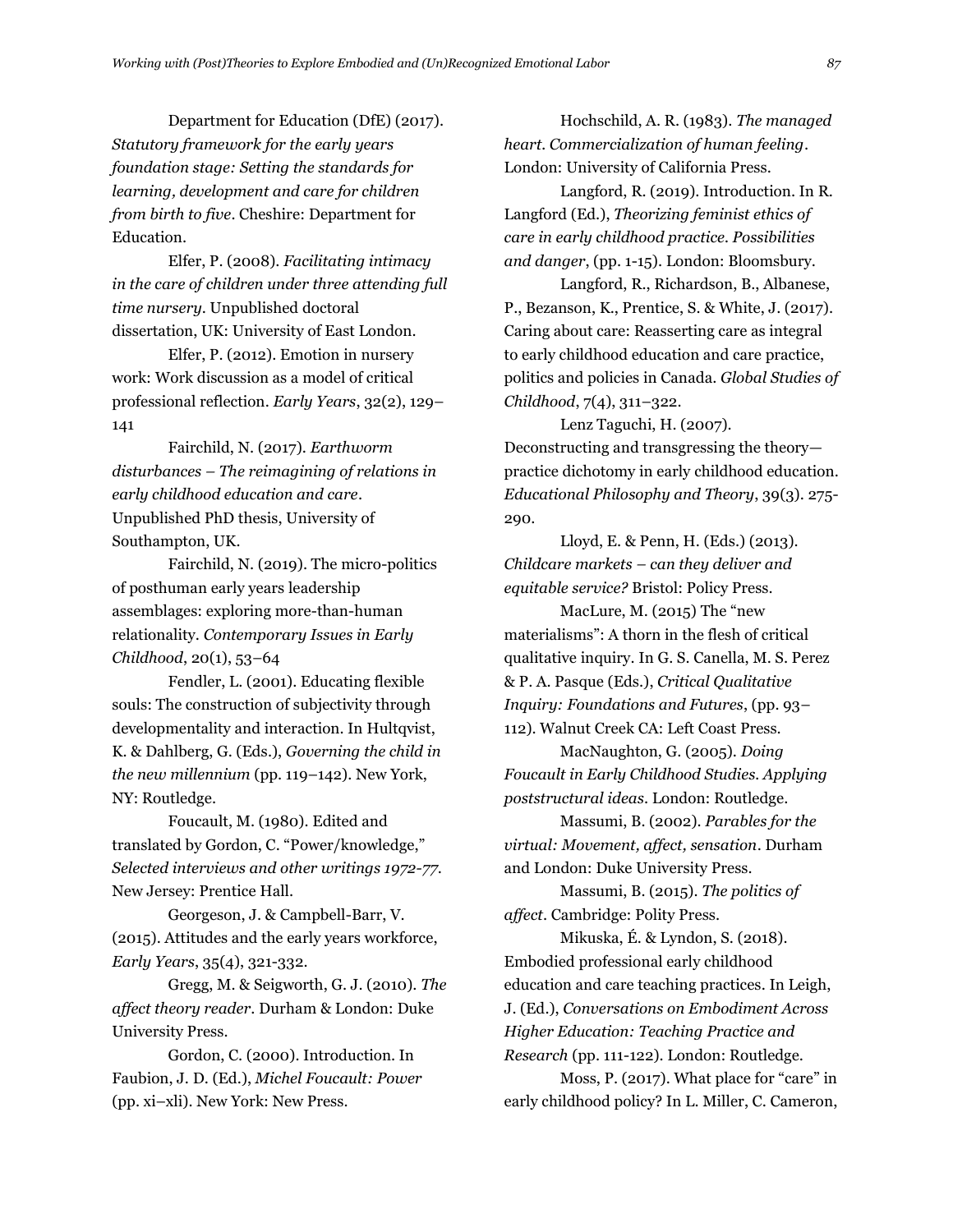C. Dalli & N. Barbour (Eds.), *The SAGE handbook of early childhood policy* (pp. 256- 267). London: Sage.

Moss, P. (2019). *Alternative narratives in early childhood: An introduction to students and practitioners*. Abingdon: Routledge.

Nitecki, E. & Wasmuth, H. (2017). Global trends in early childhood practice: Working within the limitations of the global education reform movement. *Global Education Review*, 4(3), 1-13.

Nixon, D. (2009). I can't put a smiley face on': Working-class masculinity, emotional labour and service work in the "new economy." *Gender, Work and Organization*, 16(3), 300- 322.

O'Brien, M. (2007). Mothers emotional care work in education and its moral imperative, 19(2), 159-177

O'Brien, M. (2008). Gendered capital: Emotional capital and mothers' care work in education. *British Journal of Sociology and Education*, 29(2), 137-148.

Ofsted (2014). *Are you ready? Good practice in school readiness*. Manchester: Ofsted

Osgood, J. (2012). *Narratives from the nursery*. London: Routledge.

Page, J. (2018). Characterising the principles of professional love in early childhood care and education. *International Journal of Early Years Education*, 26(2), 125-141.

Payne, J. (2009). Emotional labour and skill: A reappraisal. *Gender Work and Organization,* 16(3), 348-367.

Pullen, A., Rhodes, C. & Thanem, T. (2017). Affective politics in gendered organizations: Affirmative notes on becomingwoman. *Organization*, 24(1), 105 -123

Rautio, P. (2013). Children who carry stones in their pockets: on autotelic material practices in everyday life. *Children's Geographies*, 11(4), 394-408.

Ruch, G. (2012). Where have all the feelings gone? Developing reflective relationship-based management in child-care social work. *British Journal of Social Work*, 42(7), 1315-1332.

Slaby, J. & Mühlhoff, R. (2019). Affect. In J. Slaby & C. Von Scheve (Eds.), *Affective societies: Key concepts* (pp.27-41). New York: Routledge.

Standard & Testing Agency (2019). *Assessment framework. Reception baseline assessment*. London: STA for Department for Education

Syed, J. (2008). From transgression to suppression: Implications of moral values and societal norms on emotional labour. *Gender, Work and Organization*, 15(2), 182-201.

Tan, E. (2014). Human capital theory: A holistic criticism. *Review of Educational Research*, 84(3), 411-445.

Taggart, G. (2011). Don't we care?: The ethics and emotional labour of early years professionalism. *Early Years*, 31(1), 85-95.

Taylor, C.A. (2013). Objects, bodies and space: gender and embodied practices of mattering in the classroom. *Gender and Education*, 25(6), 688-703.

Taylor, C. A. & Gannon, S. (2018). Doing time and motion diffractively: academic life everywhere and all the time. *International Journal of Qualitative Studies in Education*, 31(6), 465-486.

Van Laere, K., Vandenbroeck, M., Roets, G. & Peeters, J. (2014). Challenging the feminisation of the workforce: Rethinking the mind–body dualism in early childhood education and care. *Gender and Education*, 26(3), 232-245.

Von Scheve, C. & Slaby, J. (2019). Emotion. In J. Slaby & C. Von Scheve (Eds.), *Affective societies: Key concepts* (pp. 42-50). New York: Routledge.